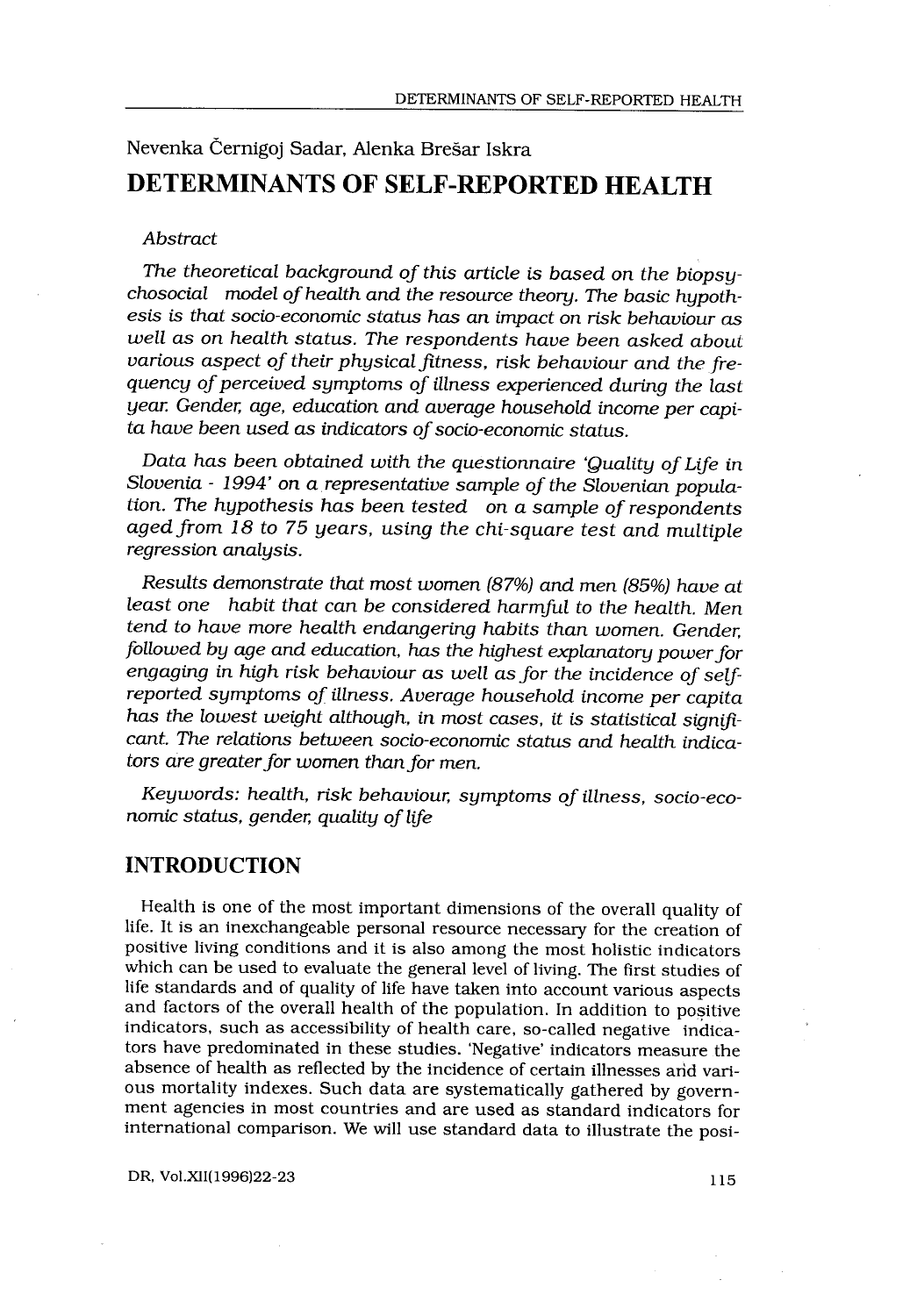tion of Slovenia compared to other European countries. In 1990 Slovenia ranked 13th among 35 countries (between Italy and Ireland) as measured by infant deaths per 1000 live births (8 .4) . The life expectancy of women is 77.3 years, 20th place among 39 countries (after Denmark and Croatia) . The life expectancy of men is 69 .4 years, the 24th place following Bosnia and Herzegovina and Albania (source: Statistični letopis Republike Slovenije 1994: 594-596) . In terms of infant mortality, Slovenia is in the top half of European countries; life expectancy of women ranked Slovenia in the middle and life expectancy of men in the bottom half.

However, the available statistical data measures only very limited aspects of the health status of the population as most of these indicators are based on a negative concept of health . The negative concept of health treats health merely as the absence of illness . Such a notion of health is inadequate for policy planning, the priority of which should be investments in improving and preserving health For this reason, the World Health Organisation (WHO) supports endeavours for asserting both a positive and holistic concept of health which is defined as total physical, psychic and social wellbeing (WHO, 1951). Although in a different context, these same terms are used in the operationalisation of the quality of life concept . Among the prerequisites for health and healthy living are the following : being free from threats to life, having meaningful role and function in society, a good education, a decent home and sufficient income to meet basic needs  $(WHO, 1994:1)$ . The latter is, to a great extent, consistent with the three groups of needs defined by Allardt (1993): having (physiological needs and needs to be safe), loving (the need to belonging), being (the need for selfrealisation) .

The WHO's definition of health is essentially universal and therefore it is difficult to operationalise. This is an important reason why this concept of health is not used by statistical offices . Okolski argues that "in spite of the central position occupied by health care in various areas of societal activities and extensive research in various areas of health, the very notion of 'health' remains unclear and value-loaded" (Okolski, 1993:127). The concept of health used most often which assumes that health is the absence of disability, i .e . restriction of activity ' in the manner or within the range considered normal for a human being' is, according to Okolski and many other authors, vague and subjective . Such a train of thought could lead to the conclusion that people cannot be healthy unless they are living in adequate social, political and economic conditions or unless they are capable of love, work and creativity (Selič, 1994) . On the one hand this definition exceeds the prevailing narrow comprehension of health because it considers not only the absence of illness and negative feelings but considers the whole life situation . On the other hand, it invites misinterpretation because on this basis everyone who is not satisfied could be considered sick .

The WHO's programme 'Health for all by the year 2000' is a new development in the direction of health policy which emphasises the biopsychosocial model of health. This model emphasises the interaction of biological, psychological and social factors important for health . (Polič, 1995) Thus, health is not a state which is a given, but rather one which has to be created in accordance with the biological characteristics and specific needs of

DR, Vol .XII(1996)22-23

116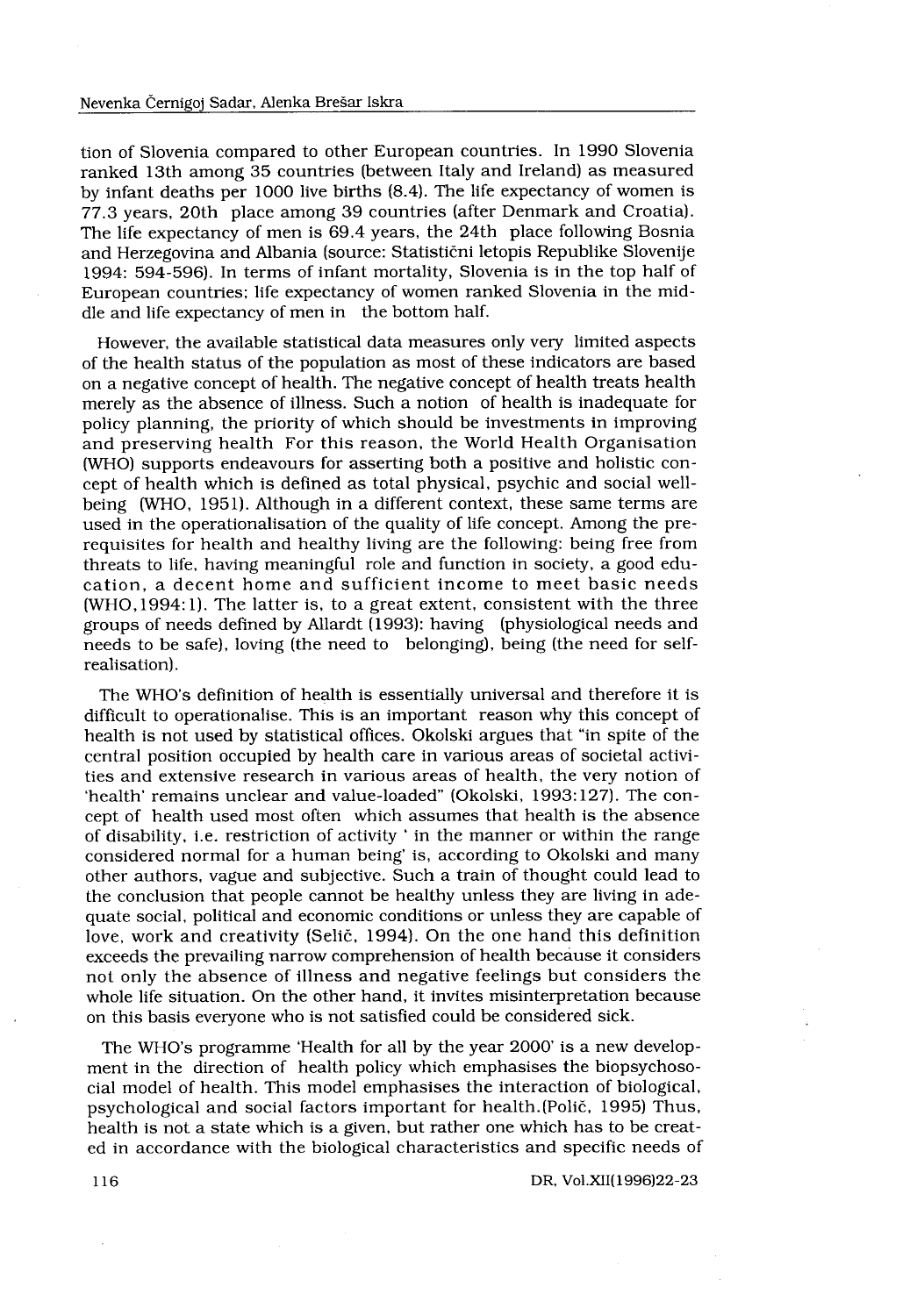the human being. When it is created, it functions as a source for the realisation of personal and social potentials . WHO (WHO, 1994) considers the following life-styles as healthy: non-smoking, moderate drinking of alcohol, no use of drugs, healthy nutrition, regular physical activity and safe sexual behaviour.

Our analysis focuses on a single dimension of health: namely, self-reported physical well-being. Thus, the term health is operationalised as the absence of symptoms of illness . In some of the indicators of health, a physical dimension is revealed (for example, physical fitness) while in others, a psychic dimension is also revealed (for example, restlessness or tiredness) . In all cases, what was registered was the subjective perceptions of the respondents.

The following activities which endanger health have also been analysed: smoking, drinking alcohol and the absence of regular activities for maintaining psycho-physical well being. However, the authors are aware that these are only a few of the risks that can contribute to a worsened health status . Following the example of other studies focused on the influence of socio-economic factors on health (Gross, 1989; Ross & Bird, 1994; Davis & Fine-Davis, 1991) the following socio-economic indicators were also taken into account: gender, age, education and average household income per capita.

All analyses were conducted on a sample of 1717 respondents aged 18 to 75 years .

## DETERMINANTS OF HEALTH

It is a known fact that diseases which occur frequently in developed countries are closely connected with unhealthy behaviour such as smoking, insufficient physical activity, harmful eating habits and inadequate nutrition . Such behaviour patterns can be changed regardless of socio-economic status. However, the chances for change decrease if the pattern of activity becomes a habit; this is especially true when the habit is not the direct cause of obvious negative consequences . Unhealthy behaviour patterns usually develop in early life or in early adulthood when most people do not yet have any serious problems with their health . Thus, most of the negative consequences appear after a long period. Usually, such unhealthy habits serve some social function or enhance `short-term satisfaction' and equilibrium . For this reason an exceptionally high level of motivation is required in order to stop the unhealthy habit before related disease appears .

The analysis of risk factors has demonstrated that physical activity is the most critical area related to health status . To be physically passive (as compared to smoking or drinking alcohol) is more acceptable in society, especially for women who are usually double-burdened with paid work and with care for the family . Only a minority of respondents is engaged in a regular activity intended to maintain good physical and mental shape. This minority is mainly represented by men as well as by young and well-educated people. The greatest differences are to be found between different age and

DR, Vol.XII(1996)22-23 117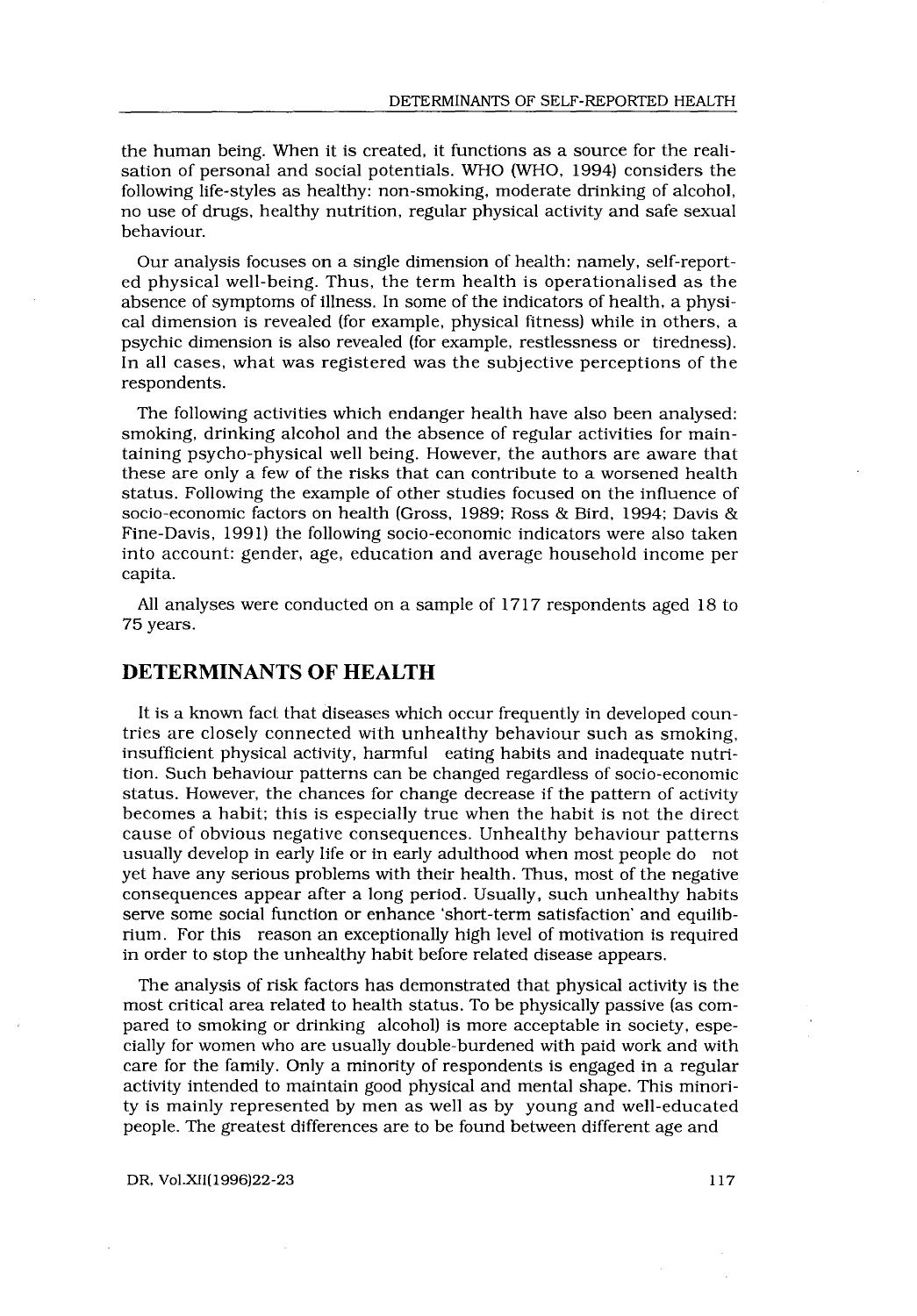| Nevenka Černigoj Sadar, Alenka Brešar Iskra |                 |       |                        |     |                      |     |
|---------------------------------------------|-----------------|-------|------------------------|-----|----------------------|-----|
|                                             |                 |       |                        |     |                      |     |
|                                             |                 |       |                        |     |                      |     |
|                                             |                 |       |                        |     |                      |     |
|                                             |                 |       |                        |     |                      |     |
|                                             |                 |       |                        |     |                      |     |
|                                             |                 |       |                        |     |                      |     |
|                                             |                 |       |                        |     |                      |     |
|                                             |                 |       |                        |     |                      |     |
|                                             |                 |       |                        |     |                      |     |
| Table 1:                                    |                 |       |                        |     |                      |     |
| <b>RISK FACTORS</b>                         |                 |       |                        |     |                      |     |
|                                             | Smoking (1) (%) |       | Consumption of         |     | Irregular physical   |     |
|                                             |                 |       | alcohol <sup>(2)</sup> | (%) | activity $(3)$ $(%)$ |     |
| Total sample                                | 29.7            |       | 12.7                   |     | 78.8                 |     |
| Males                                       | 33.9            |       | 22.0                   |     | 74.8                 |     |
| Females                                     | 25.7            |       | 3.9                    |     | 82.6                 |     |
| Chi-square                                  | 13.9            | ***   | 208.4                  | *** | 15.5                 | *** |
| 15-24 years                                 | 30.4            |       | 6.7                    |     | 61.6                 |     |
| 25-34 years                                 | 44.5            |       | 8.5                    |     | 75.2                 |     |
| 35-44 years                                 | 38.3            |       | 12.1                   |     | 82.0                 |     |
| 45-54 years                                 | 25.9            |       | 14.7                   |     | 82.4                 |     |
| 55-75 years                                 | 12.9            |       | 18.3                   |     | 86.0                 |     |
| Chi-square                                  | 113.8           | ***   | 45.9                   | *** | 64.2                 | *** |
| Less than                                   |                 |       |                        |     |                      |     |
| primary school                              | 23.5            |       | 19.4                   |     | 90.7                 |     |
| Primary school                              | 27.3            |       | 10.1                   |     | 86.9                 |     |
| Vocational training                         | 36.0            |       | 12.7                   |     | 80.9                 |     |
| Secondary school                            | 31.5            |       | 10.6                   |     | 67.2                 |     |
|                                             |                 |       |                        |     |                      |     |
| More than                                   | 23.6            |       | 16.2                   |     | 64.1                 |     |
| secondary s.                                |                 | $***$ | 57.2                   | *** | 94.1                 | *** |

#### Table 1: RISK FACTORS

 $(1)$  smoke;

(2) drink alcohol every day or nearly every day;

(3) exercise less than twice each week .

| Statistical significance: | $0.05 < p \leq 0.1$  | ۰   |
|---------------------------|----------------------|-----|
|                           | $0.01 < p \leq 0.05$ | **  |
|                           | $p \leq 0.01$        | *** |

education groups . The number of physically active respondents significantly decreases after the age of 24 . According to education, the critical difference is between the group with vocational education or less and other groups. Although the differences between men and women are statistically significant, they are much smaller than the differences revealed in education and age categories when expressed as a percentage.

Smoking is ranked in second place among negative habits. More than every third men and every fourth women are smokers. The majority of them (approximately 70%) smokes more than 10 cigarettes per day . The relationship between smoking and age group is not linear. The greatest share of smokers is to be found in the age group from 25 to 45 years which is also the period when working and family burdens are the greatest. After the 45 years, the number of smokers decreases drastically as the negative effects of smoking become clearly visible . Only a minority continues to smoke after the age of 55. The relationship between the level of education and smoking is not linear either. There are a relatively low share of smokers in lower educational categories, probably due to the age structure of that category

DR, Vol .XII(1996)22-23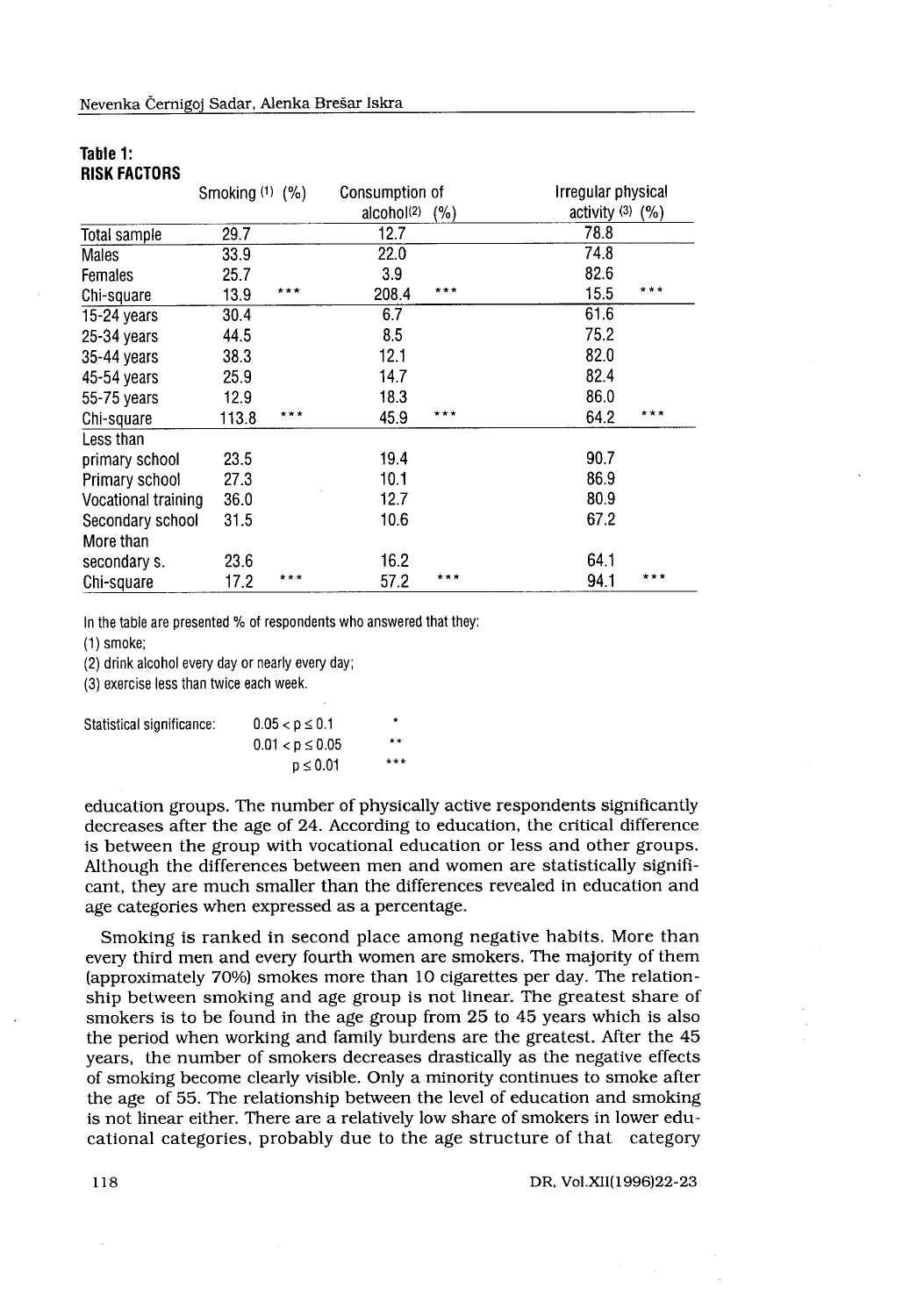(there are mostly older people)<sup> $l$ </sup>. The share of smokers declines with completion of secondary school. The difference in numbers of smokers between sexes is also statistically significant.

More than 10% of respondents drink alcohol every day or nearly every day and one-quarter of them drink heavily (for example more than 1/2 1 of wine per day) . There are substantial gender differences in alcohol consumption. Yet because drinking alcohol is socially more unacceptable for women, the question arises whether these results shows the real situation . Men usually solve every day problems and discomfort with alcohol while women are more likely to take some types of medication (Černigoj Sadar, 1987). Consumption of alcohol increases with age as well as with the level of education. The differences are greater between age groups than between groups with different education level .

We took a special interest in whether risk factors were cumulative or whether they functioned separately . Analysis revealed the cumulation of risk factors in the case of men in lower educational categories . Men have a greater tendency to experience a cumulative effect in risk factors than women. In the case of women, one risk factor tends to be dominant and this is usually the absence of physical activity.

The share of men and women who do not engage in any of the abovementioned risk factors increases with the level of education . The greatest share of respondents who live healthy lives (i .e . have no analysed risk factors) is among the young and more among men than women. With age the gender difference increases . The greatest number of persons who do not smoke or drink and who exercise at least twice a week is among the young and more among man than women . In terms of cumulative risk factors, the gender difference increases with age .

As we discovered that age and education are related (in general, older people have lower education) and that household income per capita relates to education (r=0 .23), we used multiple regression analysis to find out which factor is the strongest determinant on a total number of risk factors.

In the case of women, education and age determine the number of risk factors to a larger extent than in the case of men while just the opposite holds true for income. Women's behaviour is generally influenced more by social milieu and life period. The same results were observed in research which focused on patterns of leisure activity (conducted in the mid-80s by Černigoj Sadar, 1989). The two sets of results undoubtedly prove that women are more influenced by social milieu and its expectations . The role that age plays in the two genders is also interesting : the older the man is the more likely he is to live unhealthy while the older the woman is the less risk factors she tends to engage in .

These differences can be explained in the same way as the differences in the number of risk factors. Men who have more negative habits that most probably do not change in their old age, while at the same time physical activity decreases markedly in older age groups . In contrast, it is possible that middle-aged women give up negative habits more often then men due

#### DR, Vol .XII(1996)22-23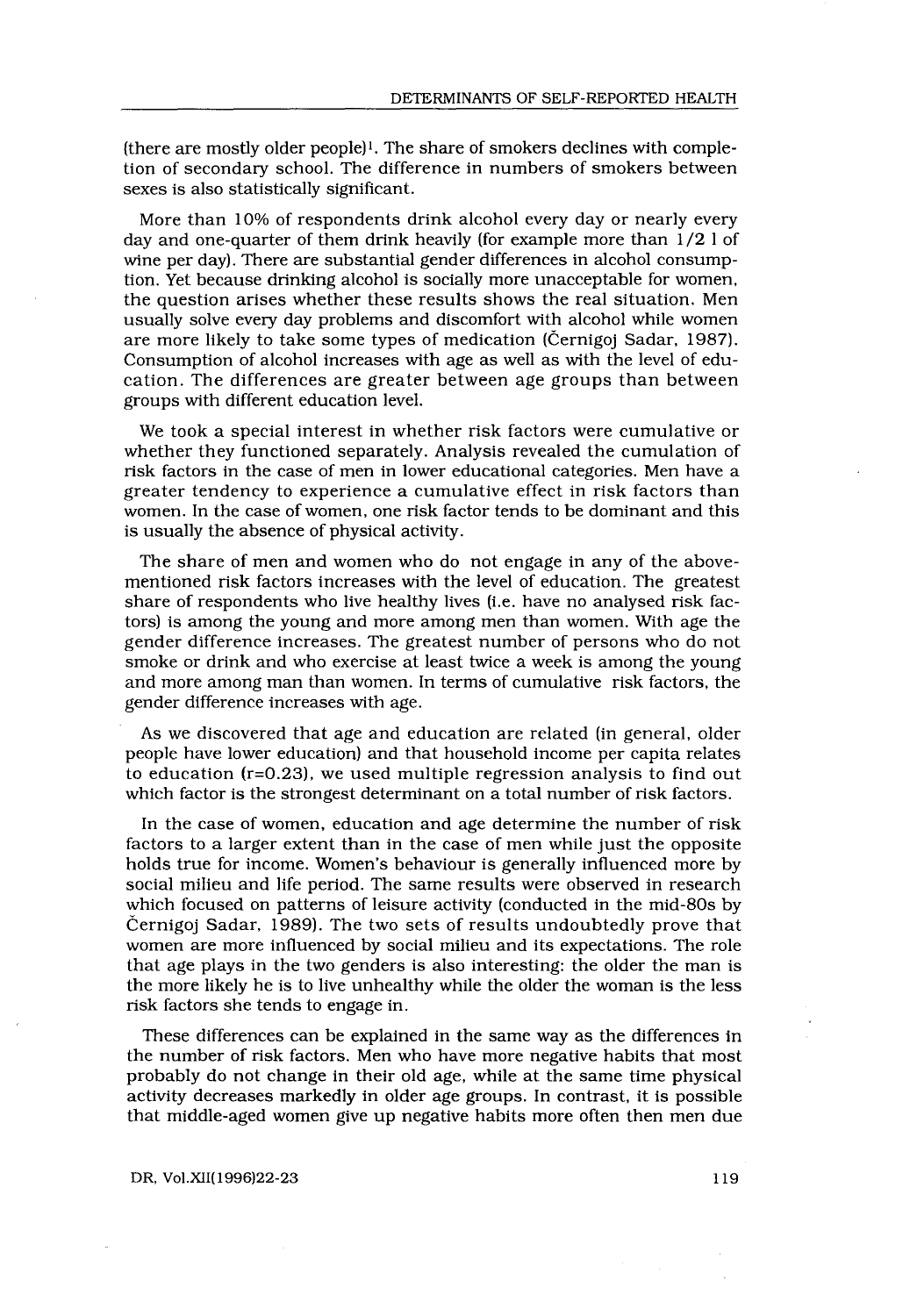| Table 2: |                                                                       |  |  |  |
|----------|-----------------------------------------------------------------------|--|--|--|
|          | RELATION BETWEEN SOCIO-ECONOMIC STATUS AND THE NUMBER OF RISK FACTORS |  |  |  |

| cally passive.        |                             |                                                                                                                                                                                                                                                                                                                                                                                                                                                                                                                                                                                                                                                                                                                           |           |                 |             |
|-----------------------|-----------------------------|---------------------------------------------------------------------------------------------------------------------------------------------------------------------------------------------------------------------------------------------------------------------------------------------------------------------------------------------------------------------------------------------------------------------------------------------------------------------------------------------------------------------------------------------------------------------------------------------------------------------------------------------------------------------------------------------------------------------------|-----------|-----------------|-------------|
|                       |                             | to a greater sensitivity to the visible signs of ageing. Such signs of age<br>appear sooner and more drastically in smokers and in those who are physi-                                                                                                                                                                                                                                                                                                                                                                                                                                                                                                                                                                   |           |                 |             |
| Table 2:              |                             | RELATION BETWEEN SOCIO-ECONOMIC STATUS AND THE NUMBER OF RISK FACTORS                                                                                                                                                                                                                                                                                                                                                                                                                                                                                                                                                                                                                                                     |           |                 |             |
| Independent variables |                             | Subsample                                                                                                                                                                                                                                                                                                                                                                                                                                                                                                                                                                                                                                                                                                                 | B         | Beta            | T-test      |
| Household             |                             | Males                                                                                                                                                                                                                                                                                                                                                                                                                                                                                                                                                                                                                                                                                                                     | $-0.0027$ | $-0.077$        | $-2.10$     |
| income                |                             | Females                                                                                                                                                                                                                                                                                                                                                                                                                                                                                                                                                                                                                                                                                                                   | $-0.0017$ | $-0.065$        | $-1.67$     |
| per capita            |                             | All                                                                                                                                                                                                                                                                                                                                                                                                                                                                                                                                                                                                                                                                                                                       | $-0.0026$ | $-0.084$        | $-3.23$ **  |
|                       |                             | <b>Males</b>                                                                                                                                                                                                                                                                                                                                                                                                                                                                                                                                                                                                                                                                                                              | 0.0033    | 0.063           | 1.73        |
| Age                   |                             | Females                                                                                                                                                                                                                                                                                                                                                                                                                                                                                                                                                                                                                                                                                                                   | $-0.0060$ | $-0.164$        | $-4.21***$  |
|                       |                             | All                                                                                                                                                                                                                                                                                                                                                                                                                                                                                                                                                                                                                                                                                                                       | $-0.0017$ | $-0.038$        | -1.49       |
|                       |                             | Males                                                                                                                                                                                                                                                                                                                                                                                                                                                                                                                                                                                                                                                                                                                     | $-0.0142$ | $-0.115$        | $-3.13$ *** |
| Education             |                             | Females                                                                                                                                                                                                                                                                                                                                                                                                                                                                                                                                                                                                                                                                                                                   | $-0.0287$ | $-0.152$        | $-3.64$ *** |
|                       |                             | All                                                                                                                                                                                                                                                                                                                                                                                                                                                                                                                                                                                                                                                                                                                       | $-0.0135$ | $-0.096$        | $-3.65$     |
|                       |                             | <b>Males</b>                                                                                                                                                                                                                                                                                                                                                                                                                                                                                                                                                                                                                                                                                                              | 2.4158    |                 | 22.56       |
| Constant              |                             | Females                                                                                                                                                                                                                                                                                                                                                                                                                                                                                                                                                                                                                                                                                                                   | 2.7413    |                 | 23.72       |
|                       |                             | All                                                                                                                                                                                                                                                                                                                                                                                                                                                                                                                                                                                                                                                                                                                       | 2.5169    |                 | 34.87       |
|                       |                             | Males                                                                                                                                                                                                                                                                                                                                                                                                                                                                                                                                                                                                                                                                                                                     |           | 0.027           |             |
| R <sup>2</sup>        |                             | Females                                                                                                                                                                                                                                                                                                                                                                                                                                                                                                                                                                                                                                                                                                                   |           | 0.044           |             |
|                       |                             | All                                                                                                                                                                                                                                                                                                                                                                                                                                                                                                                                                                                                                                                                                                                       |           | 0.02            |             |
|                       |                             | Males                                                                                                                                                                                                                                                                                                                                                                                                                                                                                                                                                                                                                                                                                                                     |           | 7.03<br>$* * *$ |             |
| F-test                |                             | Females                                                                                                                                                                                                                                                                                                                                                                                                                                                                                                                                                                                                                                                                                                                   |           | 12.25           |             |
|                       |                             | All                                                                                                                                                                                                                                                                                                                                                                                                                                                                                                                                                                                                                                                                                                                       |           | ***<br>10.84    |             |
| activity).            |                             | Dependent variable is the number of risk factors (smoking, consumption of alcohol, irregular physical                                                                                                                                                                                                                                                                                                                                                                                                                                                                                                                                                                                                                     |           |                 |             |
| Legend:               | B<br>Beta<br>R <sup>2</sup> | regression model parameters<br>estimations of regression coefficients (in the case of standardised variables<br>these are partial coefficients)<br>square of multiple correlation coefficient                                                                                                                                                                                                                                                                                                                                                                                                                                                                                                                             |           |                 |             |
|                       |                             | Gender differences which relate to the number of risk factors in different<br>age groups may also be the result of certain socio-economic influences to<br>which some generational groups were exposed and others were not. For<br>example, older generations were under strong social pressure regarding                                                                                                                                                                                                                                                                                                                                                                                                                 |           |                 |             |
|                       |                             | gender roles and related patterns of behaviour. Smoking, not to mention<br>alcohol consumption, were viewed negatively in the case of women, while<br>accepted in the case of men. Another example is that of good physical<br>shape which is very highly valued in younger generations. One cannot con-<br>trol for all of these influences unless the behaviour patterns of different<br>generations are longitudinally followed which is not the case in this study.<br>The proportion of explained variance in risk factors is statistically signifi-<br>cant, yet very low. This can be explained by the fact that the persistence of<br>some health-endangering habits is related to certain personality character- |           |                 |             |

- Beta ... these are partial coefficients)
	- R2 . . square of multiple correlation coefficient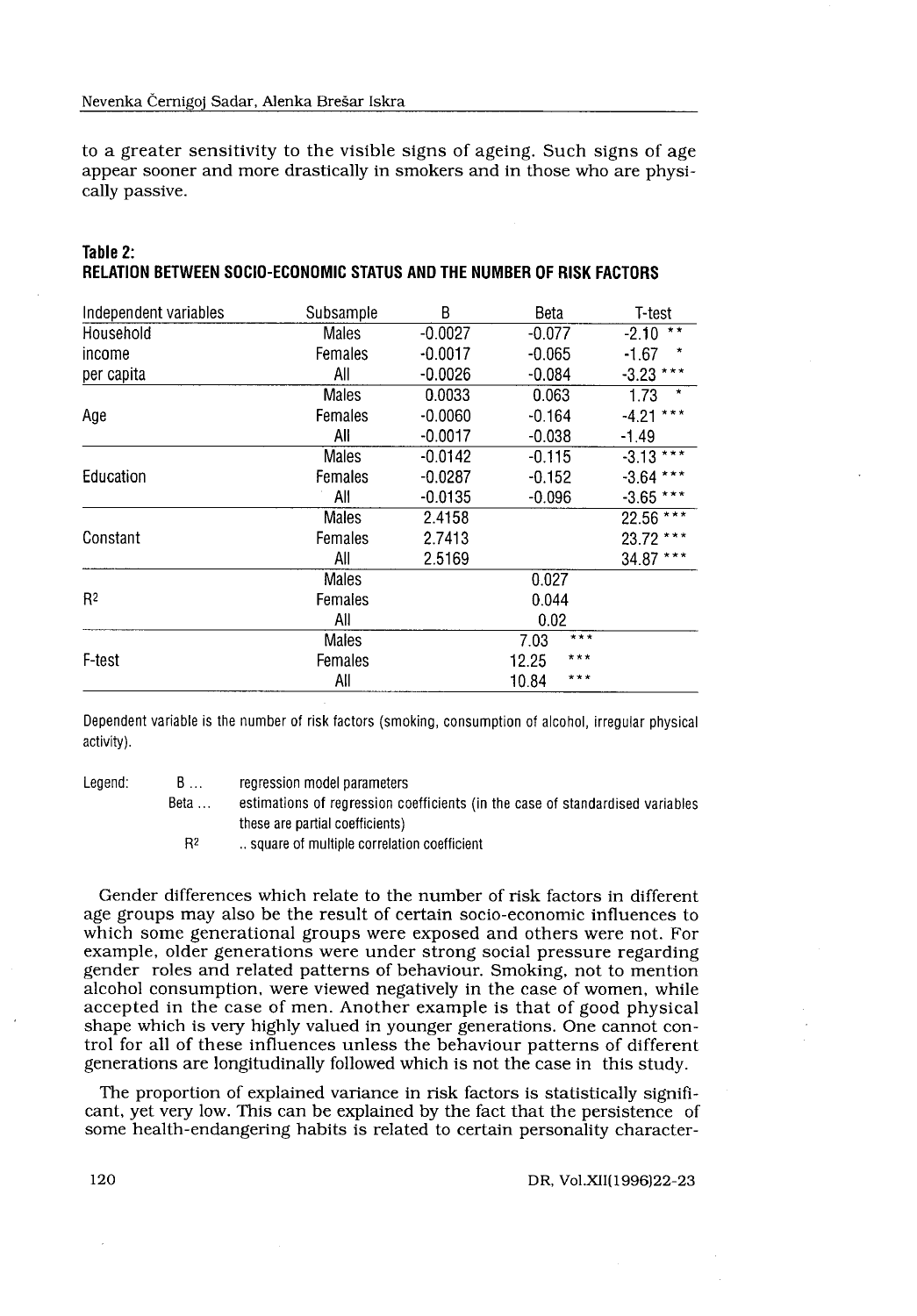istics and to certain socio-economic indicators (such as family cycle and employment status) were left out of our analysis . It is also possible that socio-economic status effects the intensity of a particular habit more than the number of health-endangering habits engaged in. Due to the greater awareness and higher expectations of their social milieu, those from higher social strata control the intensity of the negative habit more than those from a lower social strata .

## HEALTH STATUS

 

 

In the analysis of health status we studied the following indicators: physical fitness, perception of troubles caused by the poor functioning of various body systems, chronic tiredness and frequency of visits to the doctor.

#### Table 3: HEALTH STATUS INDICATORS

| Table 3:<br><b>HEALTH STATUS INDICATORS</b> |                |                  |               |
|---------------------------------------------|----------------|------------------|---------------|
|                                             | Poor physical  | Chronic          | Visits to     |
|                                             | condition (%)  | tiredness $(\%)$ | doctor (%)    |
| Total sample                                | 11.1           | 52.5             | 54.4          |
| Males                                       | 8.2            | 44.6             | 49.0          |
| Females                                     | 13.8           | 59.9             | 59.4          |
| Chi-square                                  | ***<br>51.6    | ***<br>51.9      | 18.9<br>* * * |
| 15-24 years                                 | 0.8            | 40.6             | 47.2          |
| $25-34$ vears                               | 2.2            | 45.0             | 44.8          |
| $35-44$ years                               | 5.6            | 49.0             | 47.6          |
| 45-54 vears                                 | 15.5           | 59.9             | 59.1          |
| 55-75 years                                 | 25.3           | 62.9             | 68.4          |
| Chi-square                                  | ***<br>560.3   | 102.4<br>***     | 63.8<br>***   |
| Less than primary school                    | 26.7           | 68.9             | 61.1          |
| Primary school                              | 15.5           | 59.4             | 60.2          |
| Vocational training                         | 77             | 51.6             | 50.8          |
| Secondary schoo                             | 4.9            | 44.3             | 50.6          |
| More than secondary s.                      | 2.3            | 34.0             | 48.1          |
| Chi-square                                  | 221.0<br>* * * | ***<br>94.6      | ***<br>17.9   |

More than every tenth respondent is in a very bad physical shape and thus number sharply increases after the age of 45 . Well-educated respondents (those with a secondary level education or more) take better care of their health which is reflected in their over-all physical fitness. The greater number of women in poor physical shape, as compared to men, is not surprising when one considers the empirical evidence regarding the dominant patterns of women's activities (Černigoj Sadar, 1993). Differences between the sexes in this area are statistically significant regardless of age group .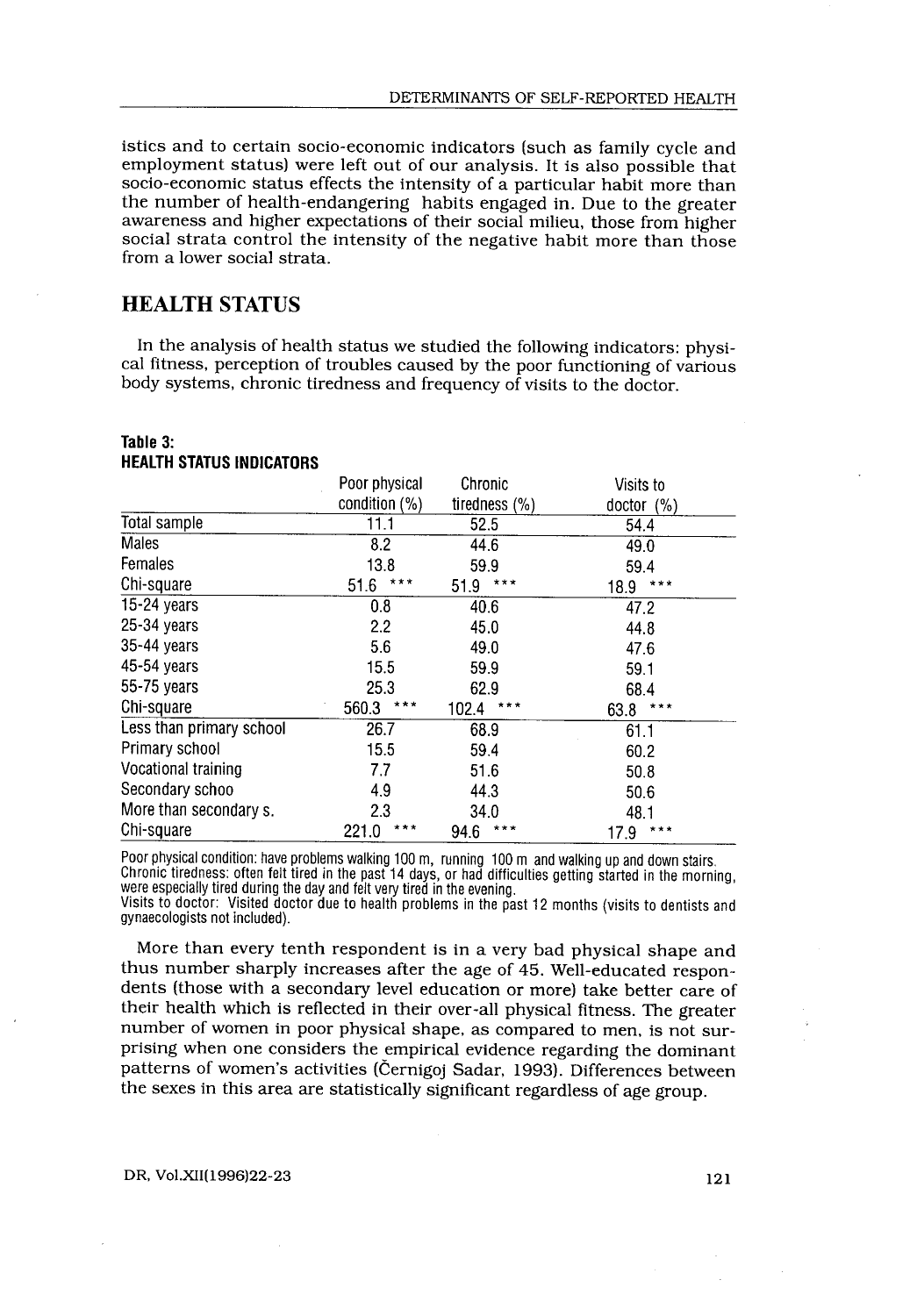The data on chronic tiredness<sup>2</sup> are especially alarming: namely, more than half of the respondents reported that they are chronically tired. More women than men report chronic fatigue and such fatigue appears to increase with age. Nevertheless, the proportion of chronically-tired among the young is also extremely high - two-fifths of younger respondents reported chronic fatigue during the late spring in 1994 . The perception of chronic fatigue is related more to the level of education than to age; the ratio between the lowest and the highest age category is 1:2. The number of respondents who reported chronic fatigue is approximately the same as the number which visited the doctor at least once in the past year . However, the number of visits to the doctor does not decrease as drastically with a higher level of education than does the number of chronically tired . More than half of the respondents visited the doctor due to an illness or health problems during the past year, the highest number being among older respondents and among those with lower levels of education. The differences between genders, age groups and education categories are statistically significant. Women tend to have more symptoms of illness and visit doctors more often than do men.

## RELATIONSHIP BETWEEN SOCIO-ECONOMIC STATUS, RISK FACTORS AND PERCEPTION OF ILLNESS

Among socio-economic indicators, age explains the greatest part of illness symptoms . Age is followed by household income per capita and education, both of approximately the same weight. The effect of the number of risk factors is not statistically significant, for which there are several possible explanations . In the previous discussion it was already indicated that the consequences of health-endangering habits often become visible only after a longer period of time. Furthermore, many respondents probably gave up their 'negative' habits after having fallen seriously ill. Moreover, those who have just started to live healthier lives may not have perceived an improvement in their health status at the time of the study and only data on current situation was analysed in the present study . Lastly, the measure of risk factors used in this study is relatively rough as it does not take into account the intensity of risk factors.

Among all determinants of symptoms of illness included in our study, the influence of age appears to be the greatest for both sexes . However, the influence of other determinants is gender-differentiated. Education has much greater effect on health in women than it does in men, while just the opposite is true for the number of risk factors . The latter is statistically significant factor associated with the reported symptoms of illness of men but not of women . As regards the effect of household income per capita, no difference between men and women was found.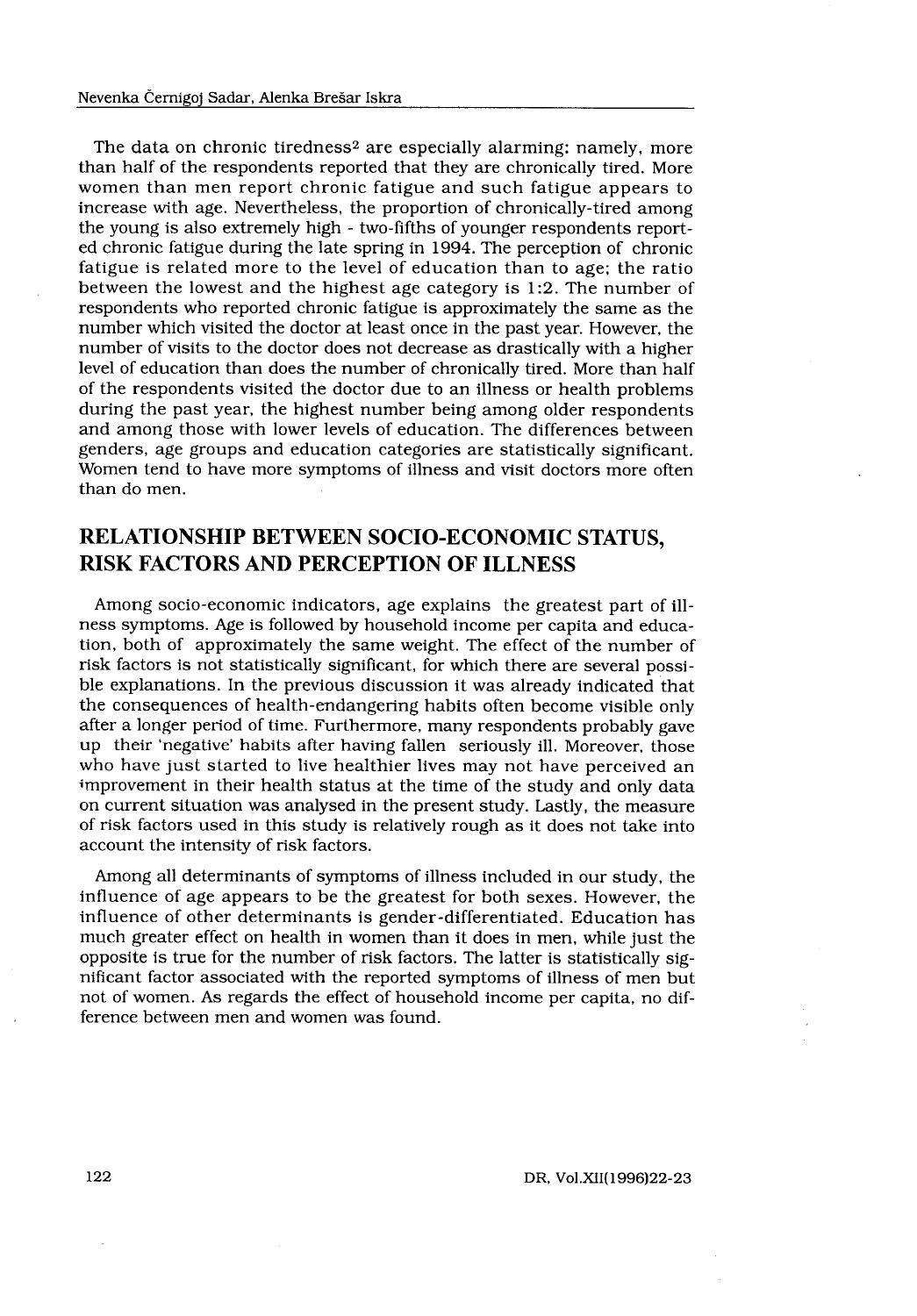| Independent variables | Subsample    | В<br>Beta          | T-test          |
|-----------------------|--------------|--------------------|-----------------|
| Household             | <b>Males</b> | $-0.11$<br>$-0.01$ | ***<br>$-3.2$   |
| income                | Females      | $-0.11$<br>$-0.01$ | * * *<br>$-3.1$ |
| per capita            | All          | $-0.13$<br>$-0.02$ | ***<br>$-5.3$   |
|                       | Males        | 0.40<br>0.07       | ***<br>12.0     |
| Age                   | Females      | 0.32<br>0.06       |                 |
|                       | Αll          | 0.07<br>0.38       | ***<br>16.3     |
|                       | <b>Males</b> | $-0.06$<br>$-0.03$ | ***<br>$-1.9$   |
| Education             | Females      | $-0.18$<br>$-0.16$ | ***<br>$-4.6$   |
|                       | All          | $-0.06$<br>$-0.11$ | ***<br>$-4.6$   |
| Number of             | <b>Males</b> | 0.06<br>0.20       | $\star$<br>1.9  |
| risk                  | Females      | $-0.02$<br>$-0.07$ | $-0.5$          |
| factors               | All          | 0.01<br>0.002      | 0.1             |
|                       | <b>Males</b> | 0.65               | 1.6             |
| Constant              | Females      | 4.19               | 6.2<br>* * *    |
|                       | All          | 2.06               | ***<br>5.9      |
|                       | <b>Males</b> | 0.185              |                 |
| R <sub>2</sub>        | Females      | 0.200              |                 |
|                       | All          | 0.191              |                 |
|                       | Males        | ***<br>43.1        |                 |
| <b>F-test</b>         | Females      | 47.9<br>* * *      |                 |
|                       | All          | $* * *$<br>91.9    |                 |

#### Table 4: RELATIONSHIP BETWEEN SOCIO-ECONOMIC STATUS, RISK FACTORS AND PERCEIVED SYMPTOMS OF ILLNESS(1)

- pains in shoulders, back, breast, chest or hands, rheumatism, hip trouble and the like;

- heart conditions, low or high blood pressure, extended veins, swollen legs, difficulty in breathing, dizziness ;

- indigestion, gastric trouble, trouble with blisters, kidney trouble, gall bladder or liver trouble;

- general tiredness;

- nervous problems, anxiety, tension;

depression

There were three possible answers :

1 - no troubles or illness in the past 12 months

2 - minor troubles

3 - serious troubles or serious illness

Estimates for single groups were totalled and transformed into a scale 1 to 15 . Cronbach alpha for the index of symptoms is 0.72, standarised item alpha is 0.73.

Considering the clear differences which emerged in the study between men and women, we took a greater interest in the role of gender. Results of multiple regression analyses where gender was included as a dummy variable demonstrate, that gender has the highest weight among socio-econom-

DR, Vol.XII(1996)22-23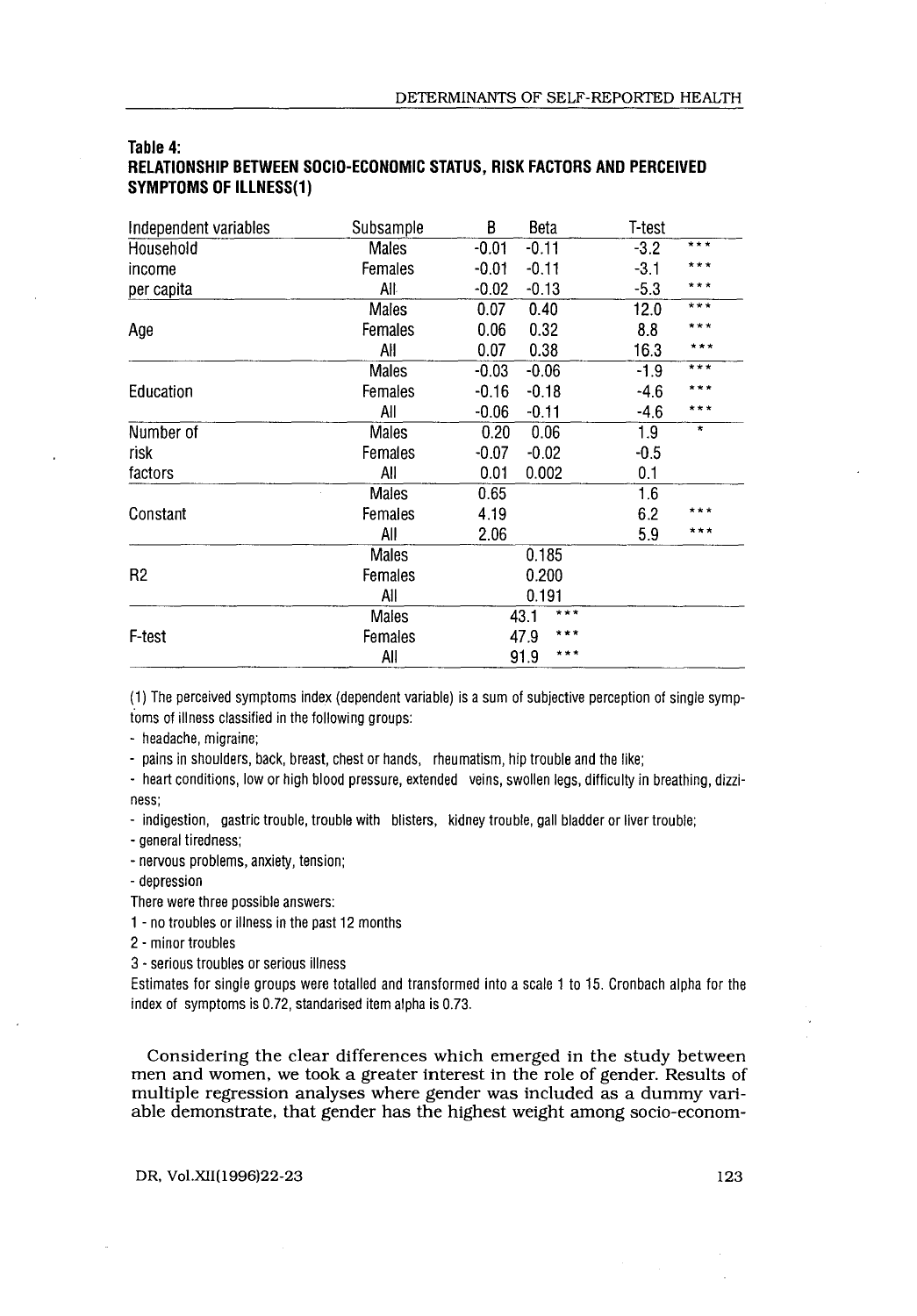ic indicators in explaining self-perceived health status. Women report statistically significant more symptoms of illness than men . The importance of gender is followed by age (which positively correlates with the number and intensity of symptoms reported) and education (which negatively correlates with reported symptoms) . The importance of household income per capita (which negatively correlates with reported symptoms) is the lowest but is still statistically significant at the level 0.001. Education has a greater importance in the case of women while the importance of age does not differ significantly between the sexes . These results correspond with the results of the two-dimensional and multi-dimensional analyses already discussed .

#### **CONCLUSION**

The results of the study show that most women (87%) and men (85%) have at least one habit that is bad for the health. The most frequently reported negative habit is the absence of regular activity for maintaining psycho-physical fitness, followed by smoking and consumption of alcohol. Men tend to have more health-endangering habits than women and the accumulation of risk factors is higher for men than for women . Almost three-fifths of men reported two or three risk factors while only one-fifth of women reported a similar level. Conversely, more women than men report poor physical condition, more women report chronic fatigue and experience a higher number of symptoms of illness (the average number of reported symptoms in our sample is 2.56 for women and  $1.61$  for men). It is difficult to ascertain whether this `contradiction' is the result of women's greater sensitivity or is also the partial result of not including all relevant risk factors in the analysis . For example, being overburdened with both paid and unpaid work was not included as a risk factor. Namely, even if one does not smoke or consume alcohol and does exercise regularly, one can still feel poorly if one cannot stand the pressure of social and work obligations . Such a situation can also lead to chronic tiredness and other illnesses .

Moreover, we must also be cautious when interpreting data on risk factors as answers may be influenced by the desire to present a positive image of oneself. The number of respondents who admitted health-endangering habits, with the exception of irregular physical activity, seems relatively low. In addition, only data on current status were analysed. It is clear that data on past behaviour is also relevant. However, this would require a different methodological approach (specifically, event history analysis) . Most likely, these shortcomings in the methodology reduced the statistical significance of the number of risk factors on perceived symptoms of illness.

Gender, followed by age and education, proved to be the most important determinant of risk factors as well as of the frequency of perceived symptoms. Household income per capita has the lowest weight although, in most cases, it is statistically significant.

The study showed that women's health status is more related to social position than is men's . This means that not only are women in higher social strata more aware of the importance of a healthy way of living than are men, but also that they utilize various strategies to overcome the burdens of everyday life which may (or may not) result in a better health status .

According to all of the analysed health status indicators, the groups which have a distinctively worse health status are as follows: older people, women, lower educated respondents, and those with lower household

DR, Vol .XII(1996)22-23

124